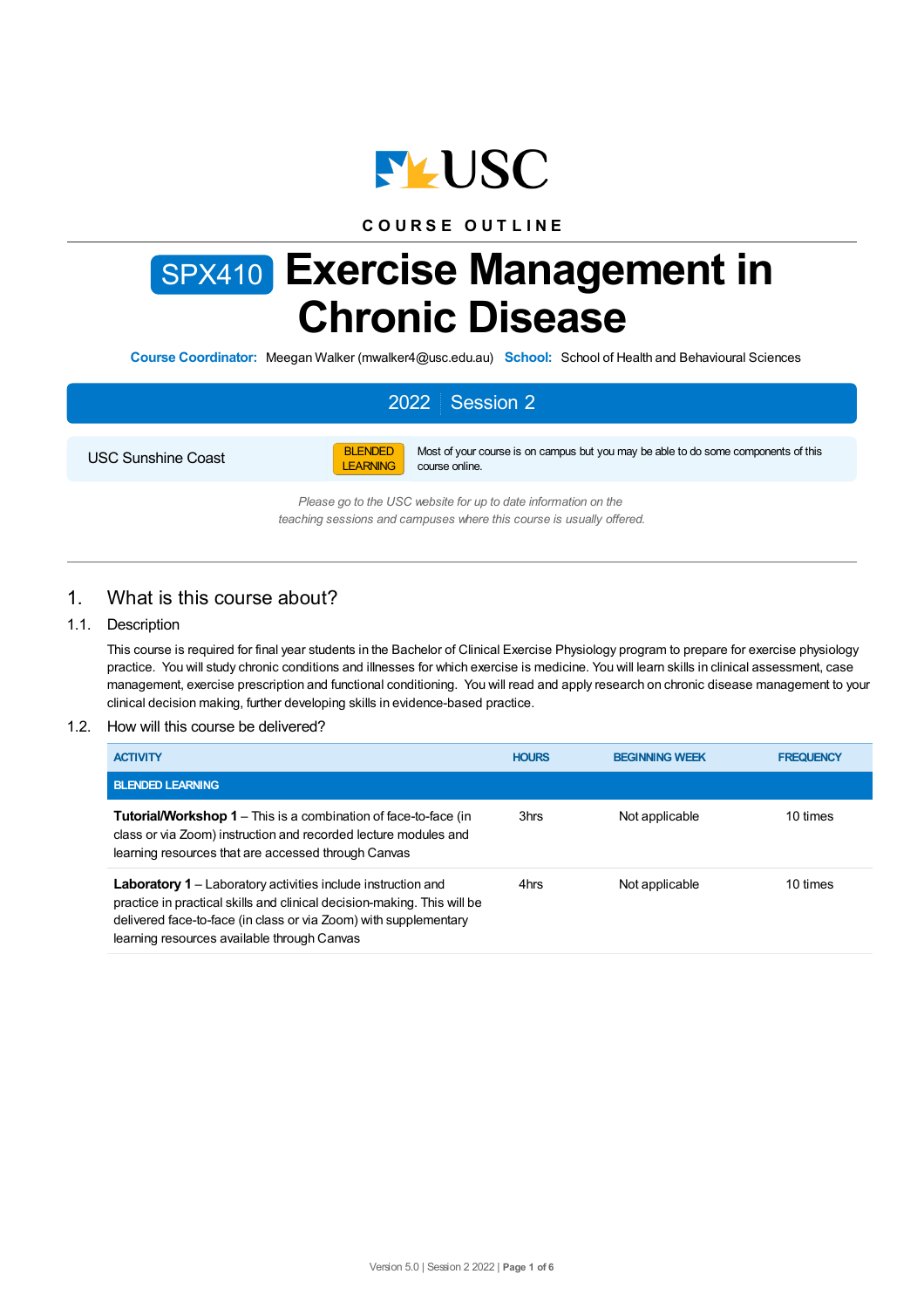#### 1.3. Course Topics

- Clinical reasoning, history taking, record keeping
- Physical examination of people with chronic diseases and complex health conditions
- Evidence-based clinical practice
- Therapist development
- Therapeutic relationships
- Self-management for clients with chronic diseases
- Physiological response and exercise in chronic diseases
- Risks (including contraindications) and benefits of exercise for individuals with chronic disease
- Physiological adaptation to exercise in individuals with chronic disease and complex conditions
- Pre-testing procedures in accordance with specific quidelines and supervision needs
- Planning, and prescribing exercise for rehabilitation and secondary prevention
- Conduct of sub-maximal and maximal exercise testing in individuals with chronic disease
- Medication, chronic disease and exercise.

Key health issues and diseases will be studied in order to learn and apply the course concepts. Examples of chronic diseases and complex health conditions may include: obesity, metabolic syndrome, Type II diabetes, gestational diabetes, polycystic ovary syndrome, cardiac failure, kidney disease, chronic heart, lung, or vascular disease, cancer.

NB: Chronic and complex diseases typically involve co-morbidities. Diseases will not be studied as discrete entities, but in the case studies of whole people who may have multiple clinical conditions.

## 2. What level is this course?

#### 400 Level (Graduate)

Demonstrating coherence and breadth or depth of knowledge and skills. Independent application of knowledge and skills in unfamiliar contexts. Meeting professional requirements and AQF descriptors for the degree. May require pre-requisites where discipline specific introductory or developing knowledge or skills is necessary. Normally undertaken in the third or fourth full-time study year of an undergraduate program.

## 3. What is the unit value of this course?

12 units

# 4. How does this course contribute to my learning?

| <b>COURSE LEARNING OUTCOMES</b> |                                                                                                                                                                                                                          | <b>GRADUATE QUALITIES</b>                                                 |  |
|---------------------------------|--------------------------------------------------------------------------------------------------------------------------------------------------------------------------------------------------------------------------|---------------------------------------------------------------------------|--|
|                                 | On successful completion of this course, you should be able to                                                                                                                                                           | Completing these tasks<br>successfully will contribute to<br>you becoming |  |
|                                 | Explain the role, skills, and scope of practice of an exercise physiologist in chronic disease<br>management and rehabilitation, multidisciplinary care, referral, and discharge within the Australian<br>health system. | Empowered                                                                 |  |
| $\overline{2}$                  | Apply knowledge of medical, surgical, and allied health management of chronic diseases within the<br>scope of practice of an exercise physiologist.                                                                      | Knowledgeable                                                             |  |
| $\left(3\right)$                | Apply clinical decision making to undertake physical examination, clinical assessment, exercise<br>management, suitable for chronic disease rehabilitation practice.                                                     | Empowered                                                                 |  |
|                                 | Apply clinical decision making to the recognition of signs and symptoms of chronic diseases and<br>complex health conditions in clinical assessment, before, during, and after exercise.                                 | Empowered                                                                 |  |
| (5                              | Identify contraindications to exercise for chronic disease rehabilitation, and apply this knowledge<br>by taking appropriate action.                                                                                     | Empowered                                                                 |  |
| -6                              | Access and apply scientific research and current clinical guidelines to clinical decision-making in<br>exercise physiology practice.                                                                                     | Creative and critical thinker                                             |  |

# 5. Am Ieligible to enrol in this course?

Refer to the USC [Glossary](https://www.usc.edu.au/about/policies-and-procedures/glossary-of-terms-for-policy-and-procedures) of terms for definitions of "pre-requisites, co-requisites and anti-requisites".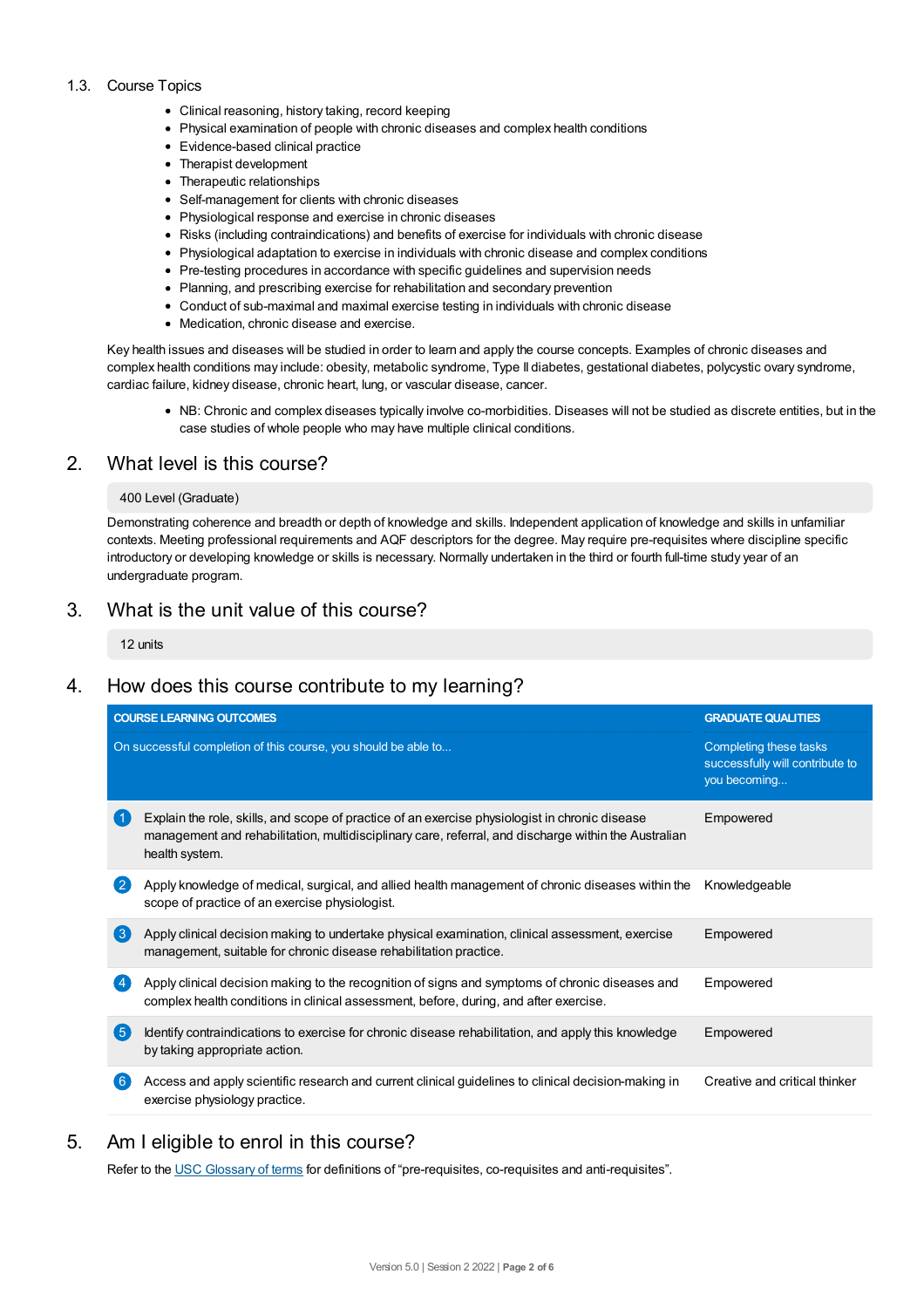#### 5.1. Pre-requisites

SPX231 and SPX300 and SPX301 and SPX302 and SPX322 and SPX331 and SPX306 and enrolled in Program SC346 or SC304

## 5.2. Co-requisites

Not applicable

## 5.3. Anti-requisites

Not applicable

#### 5.4. Specific assumed prior knowledge and skills (where applicable)

It is assumed that you will build upon your knowledge of cardiorespiratory and metabolic conditions gained in SPX301, your clinical assessment skills developed in SPX306, and your skills in clinical history taking, record keeping, and evidence-based clinical decision making gained in SPX300.

## 6. How am Igoing to be assessed?

#### 6.1. Grading Scale

Standard Grading (GRD)

High Distinction (HD), Distinction (DN), Credit (CR), Pass (PS), Fail (FL).

#### 6.2. Details of early feedback on progress

This course is delivered intensively over 2 weeks. The first assessment task is scheduled for Friday of the first week. You will receive verbal feedback immediately, followed by written feedback and your grade by Monday, the start of week 2 of the course.

#### 6.3. Assessment tasks

| <b>DELIVERY</b><br><b>MODE</b> | NO. | TASK ASSESSMENT<br><b>PRODUCT</b> | <b>INDIVIDUAL</b><br><b>OR GROUP</b> | <b>WEIGHTING</b><br>$\frac{9}{6}$ | <b>WHAT IS THE</b><br><b>DURATION /</b><br>LENGTH? | <b>WHEN SHOULD I</b><br>SUBMIT? | <b>WHERE SHOULD I</b><br><b>SUBMIT IT?</b> |
|--------------------------------|-----|-----------------------------------|--------------------------------------|-----------------------------------|----------------------------------------------------|---------------------------------|--------------------------------------------|
| All                            |     | Activity<br>Participation         | Individual                           | 50%                               | 20 minutes                                         | Week 1                          | In Class                                   |
| All                            | 2   | Activity<br>Participation         | Individual                           | 50%                               | 120 minutes /<br>estimate<br>3000 words            | Week 2                          | In Class                                   |

#### **All - Assessment Task 1:** Practical examination

| <b>GOAL:</b>    | To demonstrate selected skills in clinical history taking, physical examination, clinical assessment, chronic disease sign<br>and symptom identification.                                                                                                                                |
|-----------------|------------------------------------------------------------------------------------------------------------------------------------------------------------------------------------------------------------------------------------------------------------------------------------------|
| <b>PRODUCT:</b> | <b>Activity Participation</b>                                                                                                                                                                                                                                                            |
| <b>FORMAT:</b>  | You will perform the role of the "exercise physiologist". You will select a case study and you will be given preparation time<br>to plan and make notes prior to your practical examination. You may use these notes during this assessment as reference<br>throughout your examination. |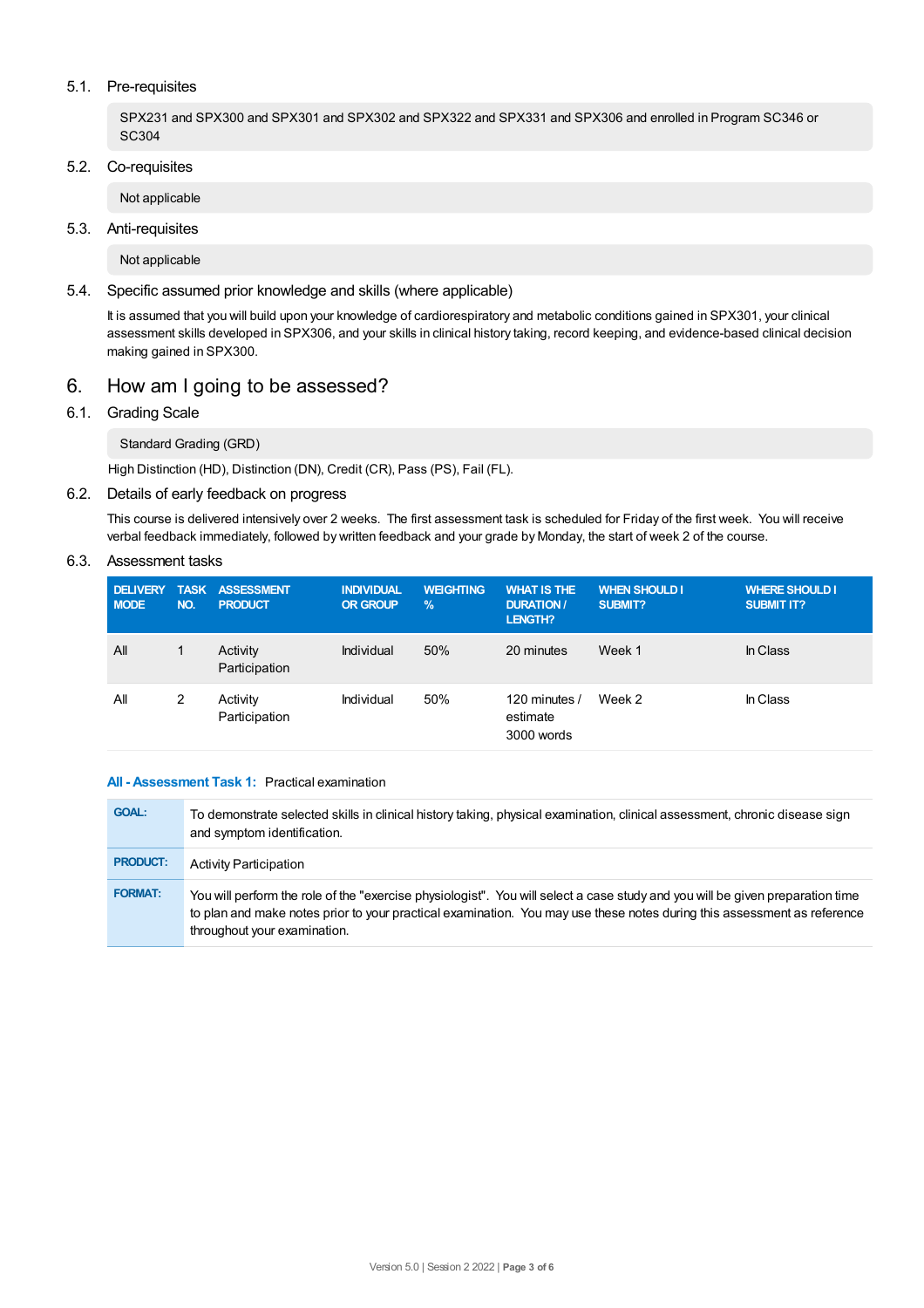| <b>CRITERIA:</b> | No. |                                                                                | <b>Learning Outcome</b><br>assessed |
|------------------|-----|--------------------------------------------------------------------------------|-------------------------------------|
|                  |     | Applies clinical decision making to scenario                                   | 23456                               |
|                  | 2   | Applies recognised procedures to physical assessment practices                 | 345                                 |
|                  | 3   | Applies knowledge to identify signs & symptoms                                 | 646                                 |
|                  | 4   | Applies knowledge to identify contraindications to exercise for rehabilitation | $(2)$ $(5)$                         |
|                  | 5   | Presentation and use of appropriate terminology                                | 026                                 |
|                  | 6   | Demonstrates understanding of scope of practice                                | $\left( 1\right)$ $\left( 3\right)$ |
|                  |     | Represents and explains key discipline concepts to assessment                  | 26                                  |
|                  |     |                                                                                |                                     |

#### **All - Assessment Task 2:** Written examination

| <b>GOAL:</b>     | To demonstrate critical knowledge of chronic diseases, signs, symptoms, treatments, and contraindications to exercise<br>treatment. |                                                                                                                                 |                                     |  |  |
|------------------|-------------------------------------------------------------------------------------------------------------------------------------|---------------------------------------------------------------------------------------------------------------------------------|-------------------------------------|--|--|
| <b>PRODUCT:</b>  | <b>Activity Participation</b>                                                                                                       |                                                                                                                                 |                                     |  |  |
| <b>FORMAT:</b>   | Individual written examination, comprising multiple choice and short answer questions.                                              |                                                                                                                                 |                                     |  |  |
| <b>CRITERIA:</b> | No.                                                                                                                                 |                                                                                                                                 | <b>Learning Outcome</b><br>assessed |  |  |
|                  | 1                                                                                                                                   | Knowledge of chronic diseases.                                                                                                  | 264                                 |  |  |
|                  | 2                                                                                                                                   | Knowledge of medical, surgical, and allied health treatments for a range of complex and<br>chronic disease conditions           | 246                                 |  |  |
|                  | 3                                                                                                                                   | Application of knowledge to identify signs and symptoms of chronic diseases reported<br>before, during, and after exercise.     | 346                                 |  |  |
|                  | 4                                                                                                                                   | Apply knowledge to identify contraindications to exercise for chronic disease rehabilitation<br>and select appropriate actions. | (5)(6)<br>61)                       |  |  |
|                  |                                                                                                                                     |                                                                                                                                 |                                     |  |  |

## 7. Directed study hours

A 12-unit course will have total of 150 learning hours which will include directed study hours (including online if required), self-directed learning and completion of assessable tasks. Directed study hours may vary by location. Student workload is calculated at 12.5 learning hours per one unit.

## 8. What resources do I need to undertake this course?

Please note: Course information, including specific information of recommended readings, learning activities, resources, weekly readings, etc. are available on the course Blackboard site– Please log in as soon as possible.

## 8.1. Prescribed text(s) or course reader

There are no required/recommended resources for this course.

#### 8.2. Specific requirements

You may wish to purchase a personal set of clinical tools, comprising: sphygmomanometer, stethoscope, tailor's tape measure (150cm, flexible). It is expected that you would retain and use these tools in your clinical practice.

## 9. How are risks managed in this course?

Health and safety risks for this course have been assessed as low. It is your responsibility to review course material, search online, discuss with lecturers and peers and understand the health and safety risks associated with your specific course of study and to familiarise yourself with the University's general health and safety principles by reviewing the online [induction](https://online.usc.edu.au/webapps/blackboard/content/listContentEditable.jsp?content_id=_632657_1&course_id=_14432_1) training for students, and following the instructions of the University staff.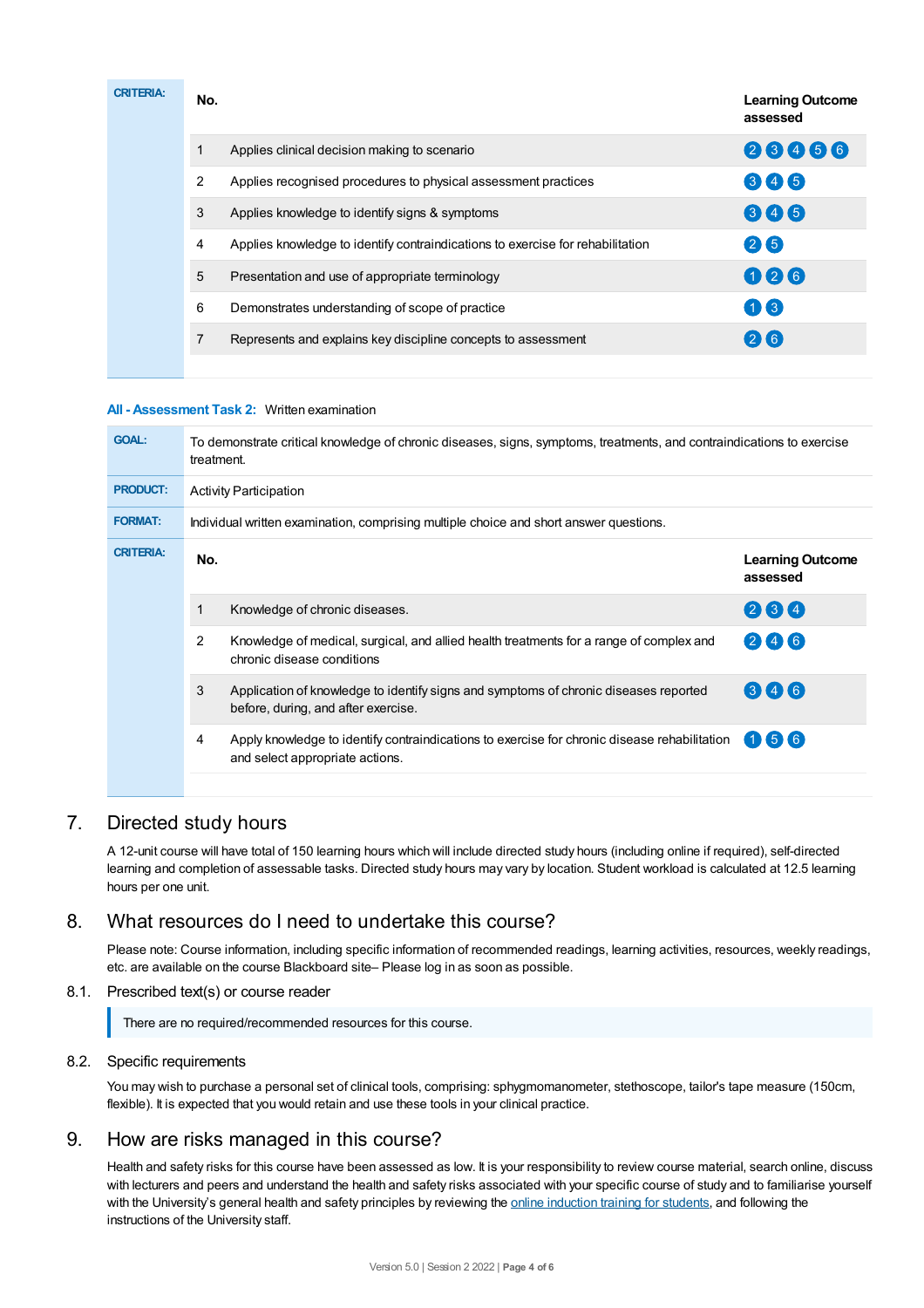# 10. What administrative information is relevant to this course?

#### 10.1. Assessment: Academic Integrity

Academic integrity is the ethical standard of university participation. It ensures that students graduate as a result of proving they are competent in their discipline. This is integral in maintaining the value of academic qualifications. Each industry has expectations and standards of the skills and knowledge within that discipline and these are reflected in assessment.

Academic integrity means that you do not engage in any activity that is considered to be academic fraud; including plagiarism, collusion or outsourcing any part of any assessment item to any other person. You are expected to be honest and ethical by completing all work yourself and indicating in your work which ideas and information were developed by you and which were taken from others. You cannot provide your assessment work to others.You are also expected to provide evidence of wide and critical reading, usually by using appropriate academic references.

In order to minimise incidents of academic fraud, this course may require that some of its assessment tasks, when submitted to Blackboard, are electronically checked through SafeAssign. This software allows for text comparisons to be made between your submitted assessment item and all other work that SafeAssign has access to.

#### 10.2. Assessment: Additional Requirements

Eligibility for Supplementary Assessment

Your eligibility for supplementary assessment in a course is dependent of the following conditions applying:

The final mark is in the percentage range 47% to 49.4% The course is graded using the Standard Grading scale You have not failed an assessment task in the course due to academic misconduct

#### 10.3. Assessment: Submission penalties

Late submission of assessment tasks may be penalised at the following maximum rate:

- 5% (of the assessment task's identified value) per day for the first two days from the date identified as the due date for the assessment task.

- 10% (of the assessment task's identified value) for the third day - 20% (of the assessment task's identified value) for the fourth day and subsequent days up to and including seven days from the date identified as the due date for the assessment task. - A result of zero is awarded for an assessment task submitted after seven days from the date identified as the due date for the

assessment task. Weekdays and weekends are included in the calculation of days late. To request an extension you must contact your course coordinator to negotiate an outcome.

#### 10.4. Study help

For help with course-specific advice, for example what information to include in your assessment, you should first contact your tutor, then your course coordinator, if needed.

If you require additional assistance, the Learning Advisers are trained professionals who are ready to help you develop a wide range of academic skills. Visit the Learning [Advisers](https://www.usc.edu.au/current-students/student-support/academic-and-study-support/learning-advisers) web page for more information, or contact Student Central for further assistance: +61 7 5430 2890 or [studentcentral@usc.edu.au](mailto:studentcentral@usc.edu.au).

#### 10.5. Wellbeing Services

Student Wellbeing provide free and confidential counselling on a wide range of personal, academic, social and psychological matters, to foster positive mental health and wellbeing for your academic success.

To book a confidential appointment go to [Student](https://studenthub.usc.edu.au/) Hub, email [studentwellbeing@usc.edu.au](mailto:studentwellbeing@usc.edu.au) or call 07 5430 1226.

#### 10.6. AccessAbility Services

Ability Advisers ensure equal access to all aspects of university life. If your studies are affected by a disability, learning disorder mental health issue,, injury or illness, or you are a primary carer for someone with a disability or who is considered frail and aged, [AccessAbility](https://www.usc.edu.au/learn/student-support/accessability-services/documentation-requirements) Services can provide access to appropriate reasonable adjustments and practical advice about the support and facilities available to you throughout the University.

To book a confidential appointment go to [Student](https://studenthub.usc.edu.au/) Hub, email [AccessAbility@usc.edu.au](mailto:AccessAbility@usc.edu.au) or call 07 5430 2890.

#### 10.7. Links to relevant University policy and procedures

For more information on Academic Learning & Teaching categories including:

- Assessment: Courses and Coursework Programs
- Review of Assessment and Final Grades
- Supplementary Assessment
- Administration of Central Examinations
- Deferred Examinations
- Student Academic Misconduct
- Students with a Disability

Visit the USC website: <http://www.usc.edu.au/explore/policies-and-procedures#academic-learning-and-teaching>